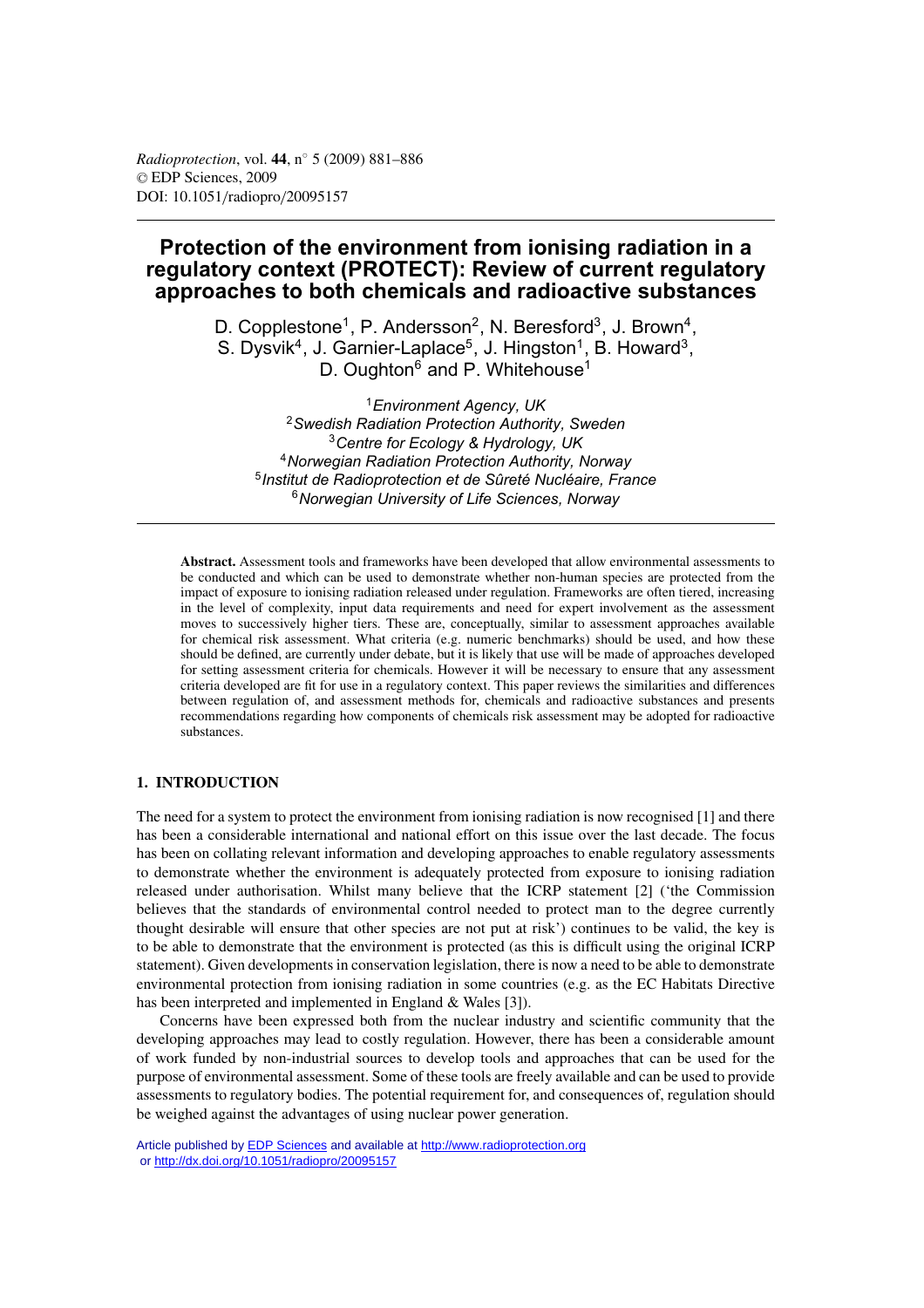#### 882 RADIOPROTECTION

Validation and comparison of the radioecological and dosimetry components of various approaches are required and this has begun through the Biota Working Group of the IAEA's EMRAS programme [4]. It is also important that approaches used are practicable, credible to stakeholders and fit for purpose [5].

The EU EURATOM funded PROTECT project (www.ceh.ac.uk/PROTECT/) has evaluated different approaches to the protection of the environment from ionising radiation and has compared these with the approaches used for chemical contaminants. The projects objective was to provide a scientific justification on which to propose numerical targets for protection of the environment from ionising radiation which could be used in a regulatory context to aid in demonstrating that the environment is adequately protected. To achieve this aim, PROTECT has consulted with industry and regulators widely within Europe, and the broader international community. This paper reports on the critical review that has been conducted to compare approaches to environmental risk assessment for chemical and radioactive substances. The paper also explores how numeric values may work in a regulatory context; methods to derive numeric values of predicted no effect dose rates are reported in [6].

### **2. METHODS**

National and international regulatory methodologies and criteria currently applied to environmental protection from radioactive substances have been reviewed. This included assessing the regulatory instruments, procedures and underlying principles, and criteria currently applied in different countries. Environmental regulators, nuclear and non-nuclear industries, international organisations and NGO's were asked to identify the key regulatory instruments and give their views on how environmental regulation is applied.

The gathering of this information was completed through website searches, questionnaires and a workshop which included the participation of experts from outside the PROTECT consortium. Out of approximately 130 organisations contacted, questionnaire responses were received from 50. Regulators and industry each constituted 36% of the respondents, NGOs and international organisations 10%, and advisory bodies 18%. Although the questionnaires were primarily targeted at regulators and representatives from industry within EU member states, it was recognised that a worldwide perspective would also be valuable and responses were also sought and obtained from, for example, Canada and Australia. Full details are available elsewhere [7].

### **3. RESULTS AND DISCUSSION**

The review assessed similarities and differences in approaches for chemical and radioactive substances. It evaluated the extent to which existing approaches fulfil the objectives of environmental protection by looking at what endpoints are being applied, what is acceptable in terms of risk, what levels of compliance are required for chemical and radioactive substances (and are there any differences) and whether there are common themes in the application.

Historically, there has been a different philosophy for regulation of radioactive substances and chemicals. Regulation of radioactive substances has been focused on the protection of humans with the environment as a secondary consideration, whereas for the regulation of chemicals the environment has been the focus. Radiological environmental protection can learn from the evolution of chemical practices which should also negate any confusion that may exist between chemical and radiological environmental protection.

## **3.1 Legislation**

Radioactive substance regulation, with respect to environmental protection, is not currently defined by international or European legislation although there are recent recommendations from ICRP on this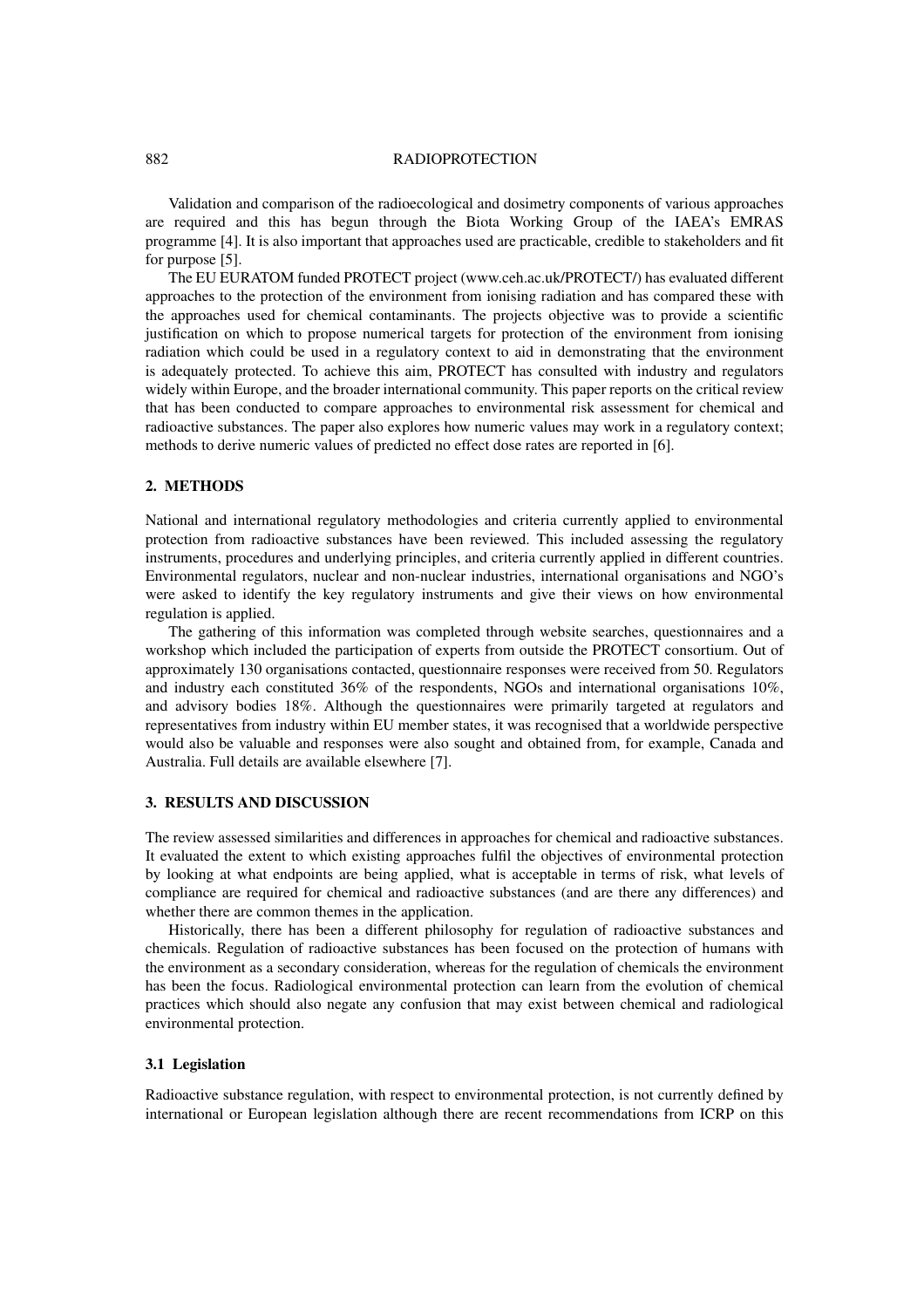#### ECORAD 2008 883

subject [1]. In contrast, regulation of chemicals is usually through the application of internationally accepted standards. A similar approach for radioactive substances could be seen as beneficial as it should facilitate the centralisation of knowledge and effective planning. Harmonisation between approaches for chemical and radioactive substances was considered desirable by respondents; particularly as a similar level of protection for using common assessment endpoints would have a number of advantages. For example, a series of common measurement endpoints, which could be normalised to risk, would allow comparison of the relevant impact from different contaminants. There are practical reasons for differences in terms of how criteria to demonstrate protection for chemicals or radioactive substances are set. For example, criteria for radioactive substances are summed, to include all radionuclides and exposure pathways, whereas in most cases, criteria for chemicals are based on single contaminants and exposure pathways.

### **3.2 Protection goal**

Environmental protection goals are often stated in a country's legislation and may be derived from international sources but these are often broad ranging and aspirational in nature using general terms such as: to protect 'the environment', 'ecosystems' or to maintain 'favourable conservation status', 'biological diversity', 'structure and function of habitat/ecosystem', 'protected species' or 'rare species'. This was the case for chemicals and radioactive substances (where the legislation has been interpreted as applying to radioactivity). It was generally felt the overarching protection goal for the regulation of radioactive substances and chemicals should be as consistent as possible.

Following discussions at the workshop, it was decided that PROTECT should focus on protection at the population level with protection goals translated into measurable targets with advice provided on what the tolerable risks associated with these endpoints should be. Endpoints that relate stressor levels to measurement endpoints such as morbidity and reproduction should be targeted because ecological theory shows that these traits determine population sustainability [8]. A caveat is that individuals of rare or endangered species may need to be considered specifically.

### **3.3 Similarities and differences between approaches to chemical and radioactive substances risk assessment**

It is clear that the same basic risk assessment paradigm applies to both radiological and chemical assessment. Essentially, it involves comparing an estimate of exposure to some tolerable level usually defined by a concentration or dose rate. If the actual or expected exposure is greater than the tolerable level, then this might trigger some form of action, or at least prompt more accurate exposure estimates. A key element within these risk assessment schemes is the need for thresholds that define acceptable levels of stressors which is considered further elsewhere [6].

The basic generic framework for both radioactive substances and chemicals is: Problem Formulation, Exposure Assessment, Effects Assessment, Risk Characterisation and Risk Management. These steps are included in the more developed radiological assessment tools (e.g. [9]). However, this was intentional as practices in chemical assessment were considered in the development of radiological approaches. Unlike in chemicals risk assessment, there are currently no internationally agreed numeric criteria to determine the interface between an acceptable stressor level and an unacceptable level (i.e. the tolerable level). Nor is there agreement on the methods used to derive such criteria, for radioactive substances in the environment. There is also a need to consider how numeric criteria might be employed within a regulatory context (section 4).

A number of respondents considered that they were protecting the environment through demonstrating the protection of humans and consequently most cited 1 mSv  $a^{-1}$  as the numeric limit. A small number of regulators quoted numeric criteria which were being used explicitly to demonstrate the protection of wildlife (Table 1).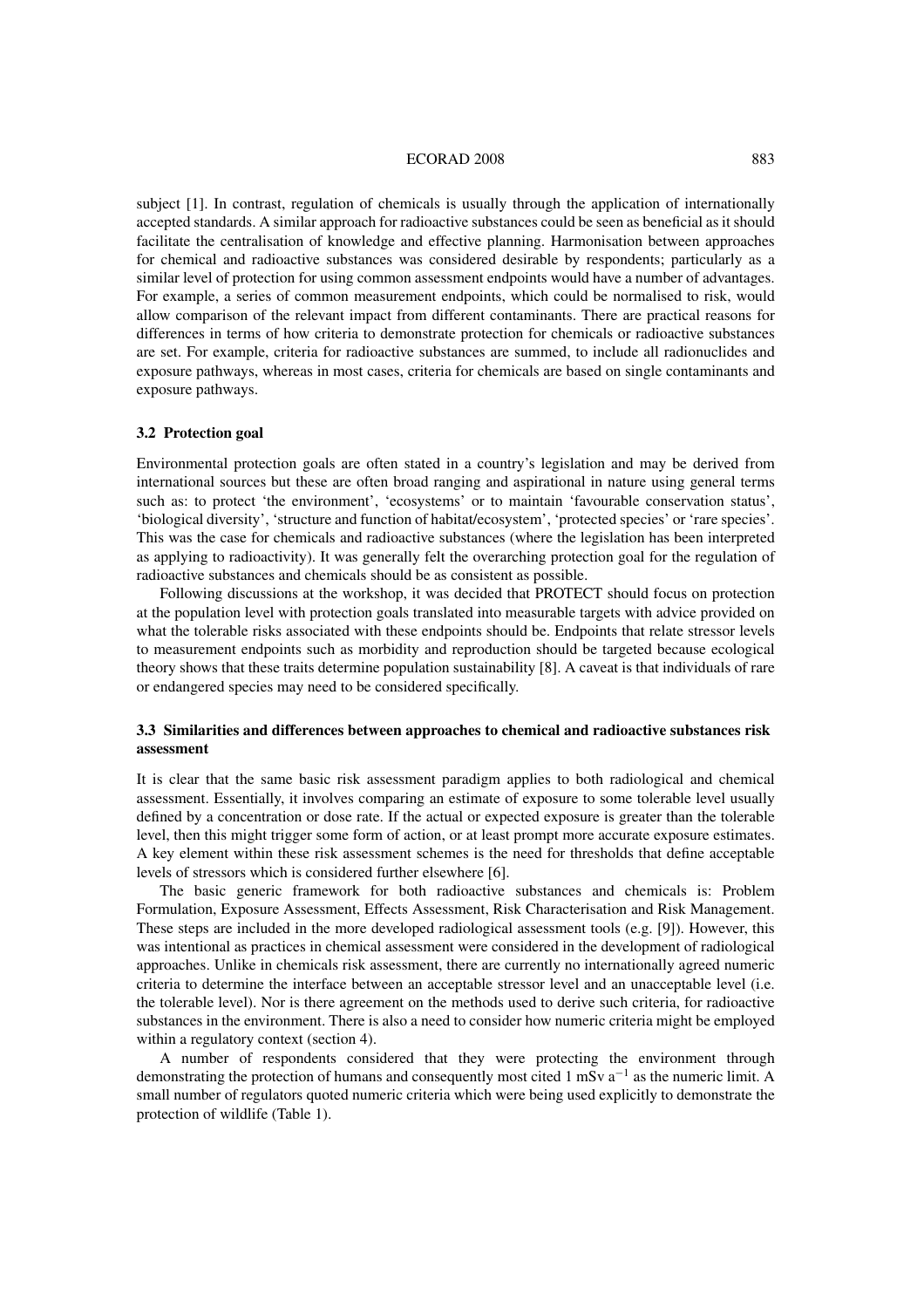#### 884 RADIOPROTECTION

Different approaches have been proposed for deriving numeric criteria for use in risk assessments for radioactive substances, including: (i) purely 'expert judgement'; (ii) determining predicted no effect dose rates using methods agreed for chemicals (e.g. [10]) which may use an assessment factor approach or statistical treatment of data (e.g. a species sensitivity distribution model); and (iii) comparing dose rates to natural background. Whatever method is used, it is important to ensure that the process followed is clearly and transparently documented and that the numbers produced are fit for purpose (e.g. as a screening value). This will require some form of validation against available field data.

**Table 1.** Numeric values currently being use to demonstrate wildlife is protected from exposure to radioactive substances.

| <b>Regulator</b> | Numeric value                                                                                                                       |
|------------------|-------------------------------------------------------------------------------------------------------------------------------------|
|                  | Environment Agency, England $5 \mu Gy h^{-1}$ – screening value to identify sites requiring more detailed assessment.               |
| & Wales          | $40 \mu Gy h^{-1}$ – action level as agreed with the statutory consultee for                                                        |
|                  | conservation issues                                                                                                                 |
| DOE. US          | $10 \,\mathrm{mGy\,d^{-1}}$ ( $\sim 400 \,\mathrm{\mu Gy\,h^{-1}}$ ) – dose limit for native aquatic animals                        |
|                  | $40 \mu Gy h^{-1}$ and $400 \mu Gy h^{-1}$ – benchmarks for terrestrial animals and                                                 |
|                  | plants respectively                                                                                                                 |
| Canada           | $[20 \,\mu\text{Gy}\,h^{-1}$ , 220 $\mu\text{Gy}\,h^{-1}$ , 110 $\mu\text{Gy}\,h^{-1}$ – screening dose rates for fish, terrestrial |
|                  | and freshwater invertebrates and a number of other terrestrial and freshwater                                                       |
|                  | organism groups respectively                                                                                                        |

### **4. USE OF NUMERIC CRITERIA IN A REGULATORY CONTEXT**

Numeric criteria may be used in a variety of ways as part of a regulatory scheme and this must be considered when deriving them. Two contrasting uses are when a numeric criteria is set as a (i) legally binding condition (a standard) or (ii) trigger in a decision-making framework.

In chemicals, examples of legally binding standards include Air Quality Guidelines and EQSs for the protection of aquatic life under the EC Dangerous Substances Directive. These would typically apply in the ambient environment but are translated into emission limits on discharges to air or water to take account of local factors such as available dilution and dispersion. In this type of direct regulation, compliance must be demonstrated, usually by sampling of the environment or of the undiluted discharge. The consequences of failing the standard can be serious, possibly resulting in legal action and/or an obligation to take steps to reduce emissions to a level where they will comply. It follows that there must be a high degree of confidence that a breach is likely to result in an unacceptable risk.

Numeric values may also be used as trigger (or screening) values where exceedance in itself carries no serious consequences. It merely instigates further work to better understand the risks (either the likely effects of a stressor, or a better understanding of exposure). Such a trigger must sit within some sort of tiered assessment scheme. Since without this context this type of threshold would be meaningless. Such 'triggers' are widely used for assessing the environmental risks of chemicals prior to marketing. Most values being used in radiological assessments of the environment appear to be used in this manner. It is sensible for the trigger to be rather precautionary to try to ensure a low incidence of false negatives. The associated risk of false positives is reasonable because failure to comply with the trigger only prompts a fairly modest response. Under circumstances where the cost of doing more work is high, or if there are too many false positives to be manageable, it may be prudent to adjust the trigger. Under these circumstances the level of precaution is traded-off against these practical and economic considerations.

### **4.1 Use of numeric values in a regulatory context – recommendations**

Taking these points into consideration the 'ideal' (i.e. that which we should aim for) risk assessment scheme that we think should be applied for radioactive substances is shown in Figure 1. Within the ideal scheme, there are two key differences to the approach that would be used in chemicals.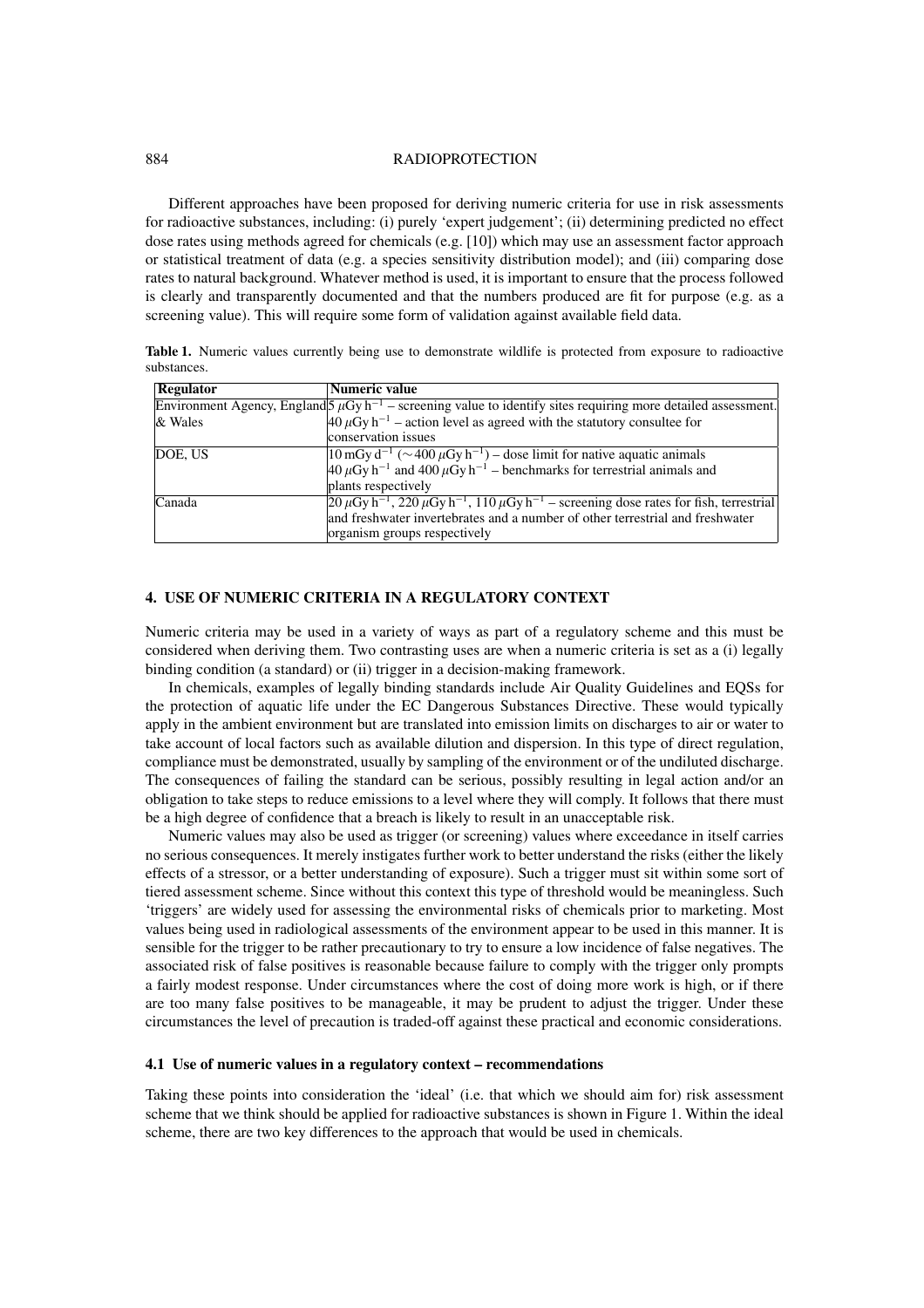#### ECORAD 2008 885

The first difference is our intention to employ a number of screening levels (for different organism groups) for determining when to continue the assessment. This is because experience of conducting risk assessments has demonstrated that, unlike chemicals, often we are comparing the most exposed wildlife groups (due to the habits and occupancy in the environment) to a screening value determined by the most radiosensitive wildlife group. This clearly can lead to more assessments exceeding a screening value and requiring more detailed assessment. By comparing exposure predictions for wildlife groups to screening levels determined based on similar levels of radiosensitivity, this problem can be addressed and therefore improve the fitness for purpose of the assessment process. There may be a problem however, because of lack of suitable good quality effects data on which to derive the screening values for the different taxonomic groups. There may, therefore need to be an interim system for application.



Figure 1. Application of numeric criteria within an 'ideal' risk assessment framework using example wildlife groups – note this is the expected grouping for the screening values but data are still being evaluated.

The second difference is related to application of an upper threshold. This upper threshold has value within radiological risk assessment in the same way as dose constraints or limits can be applied within the human radiological system of protection, although not all countries apply the human system in this way. For environmental protection, the upper threshold could provide additional information about how important environmental criteria might be when considering the need and the drivers for optimisation of protection. For example, the closer the exposure predictions are to the upper value the more weight should be given to environmental criteria compared with human radiological protection. In other words, we anticipate that few, if any, environmental assessments will be conducted without reference to human radiological protection and having an upper threshold could provide assistance to an assessor (an issue identified, and debated, during consultation within PROTECT).

The information in this paper is contributing to other PROTECTs activities to determine the appropriateness of numeric benchmarks suggest for use to demonstrate environmental protection from the effects of ionising radiation and to address the issues of the cost, or burden, of any environmentally